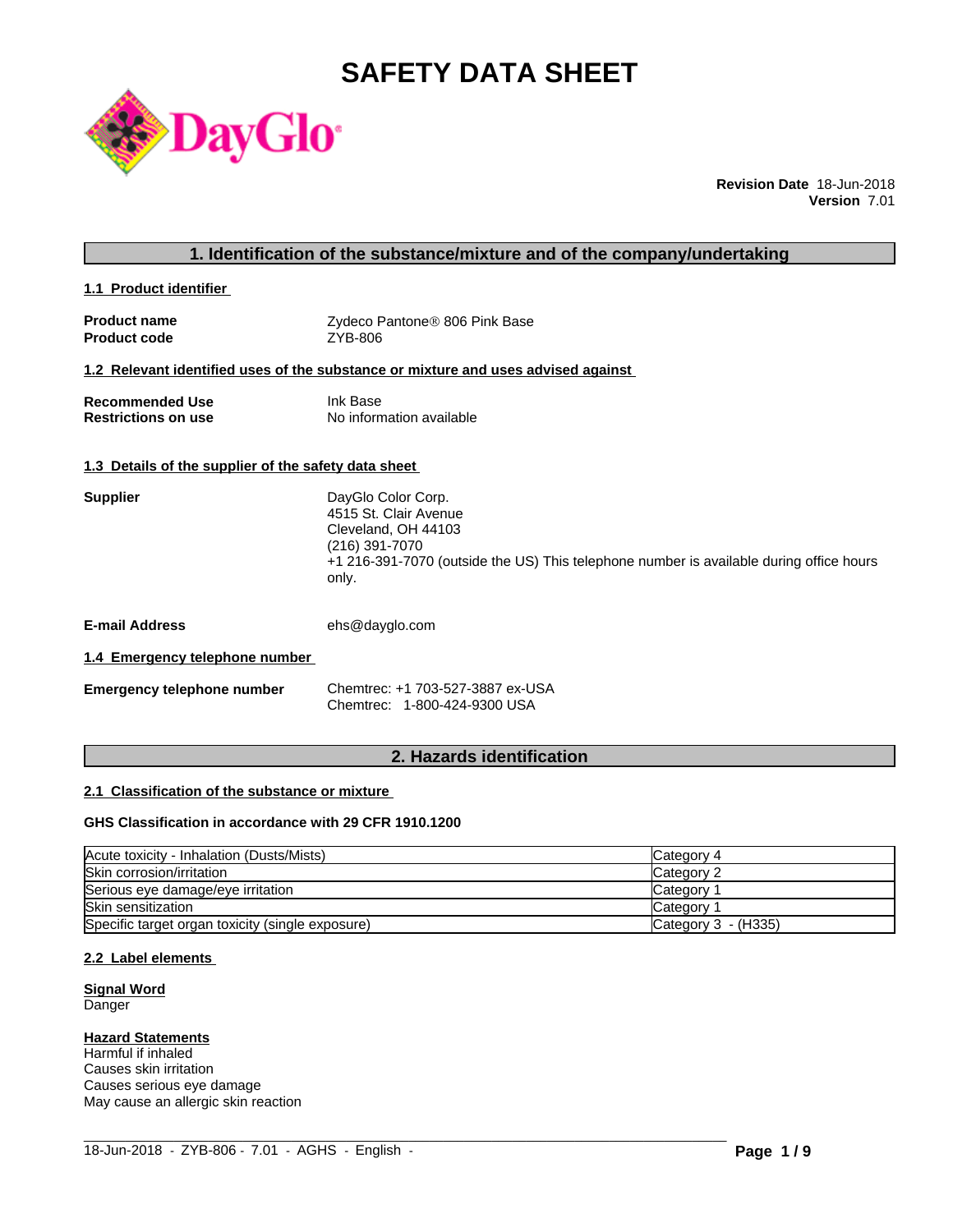May cause respiratory irritation



#### **Precautionary Statements - Prevention**

Avoid breathing dust/fume/gas/mist/vapors/spray Use only outdoors or in a well-ventilated area Wash face, hands and any exposed skin thoroughly after handling Contaminated work clothing should not be allowed out of the workplace Wear protective gloves/clothing and eye/face protection

#### **Precautionary Statements - Response**

Specific treatment (see .? on this label) IF IN EYES: Rinse cautiously with water for several minutes. Remove contact lenses, if present and easy to do. Continue rinsing Immediately call a POISON CENTER or doctor IF ON SKIN: Wash with plenty of water and soap Take off contaminated clothing and wash it before reuse If skin irritation or rash occurs: Get medical advice/attention IF INHALED: Remove person to fresh air and keep comfortable for breathing Call a POISON CENTER or doctor if you feel unwell

 $\overline{\phantom{a}}$  ,  $\overline{\phantom{a}}$  ,  $\overline{\phantom{a}}$  ,  $\overline{\phantom{a}}$  ,  $\overline{\phantom{a}}$  ,  $\overline{\phantom{a}}$  ,  $\overline{\phantom{a}}$  ,  $\overline{\phantom{a}}$  ,  $\overline{\phantom{a}}$  ,  $\overline{\phantom{a}}$  ,  $\overline{\phantom{a}}$  ,  $\overline{\phantom{a}}$  ,  $\overline{\phantom{a}}$  ,  $\overline{\phantom{a}}$  ,  $\overline{\phantom{a}}$  ,  $\overline{\phantom{a}}$ 

#### **Precautionary Statements - Storage**

Store in a well-ventilated place. Keep container tightly closed Store locked up

# **Precautionary Statements - Disposal**

Dispose of contents/container to an approved waste disposal plant

### **2.3. Other Hazards Hazards not otherwise classified (HNOC)**

Not Applicable

#### **2.4 Other information**

Not Applicable

**Unknown Acute Toxicity** <1% of the mixture consists of ingredient(s) of unknown toxicity

# **3. Composition/Information on Ingredients**

#### **Substance Mixture**

| <b>Chemical Name</b>                        | CAS No.    | Weight-%  |
|---------------------------------------------|------------|-----------|
| Tripropylene glycol diacrylate              | 42978-66-5 | $20 - 30$ |
| Ethoxylated trimethylolpropane triacrylate  | 28961-43-5 | $20 - 30$ |
| Talc                                        | 14807-96-6 | - 5       |
| C.I. Basic Violet 11:1 (tetrachlorozincate) | 73398-89-7 | - 5       |
| C.I. Basic Red 1:1                          | 3068-39-1  | - 5       |

The exact percentage (concentration) of composition has been withheld as a trade secret.

#### **4. First aid measures**

 $\_$  ,  $\_$  ,  $\_$  ,  $\_$  ,  $\_$  ,  $\_$  ,  $\_$  ,  $\_$  ,  $\_$  ,  $\_$  ,  $\_$  ,  $\_$  ,  $\_$  ,  $\_$  ,  $\_$  ,  $\_$  ,  $\_$  ,  $\_$  ,  $\_$  ,  $\_$  ,  $\_$  ,  $\_$  ,  $\_$  ,  $\_$  ,  $\_$  ,  $\_$  ,  $\_$  ,  $\_$  ,  $\_$  ,  $\_$  ,  $\_$  ,  $\_$  ,  $\_$  ,  $\_$  ,  $\_$  ,  $\_$  ,  $\_$  ,

#### **4.1 Description of first-aid measures**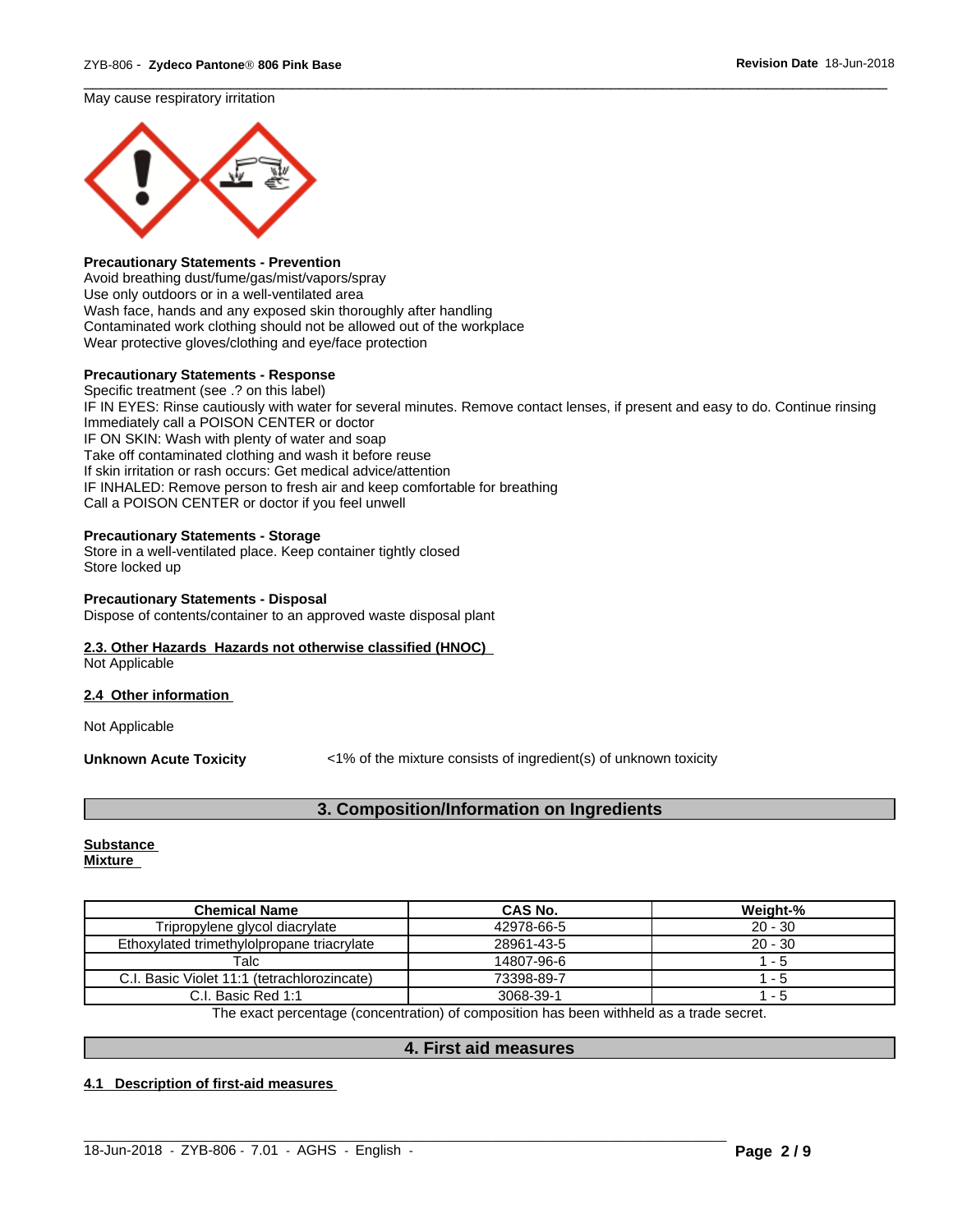| <b>General advice</b> | No information available.                                                                                                                                                                                                 |
|-----------------------|---------------------------------------------------------------------------------------------------------------------------------------------------------------------------------------------------------------------------|
| Eye contact           | Immediately flush with plenty of water. After initial flushing, remove any contact lenses and<br>continue flushing for at least 15 minutes. Keep eye wide open while rinsing. Seek<br>immediate medical attention/advice. |
| <b>Skin contact</b>   | Wash off immediately with soap and plenty of water. Remove all contaminated clothes and<br>shoes. Call a physician immediately.                                                                                           |
| <b>Inhalation</b>     | Move to fresh air. If symptoms persist, call a physician.                                                                                                                                                                 |
| Ingestion             | Do NOT induce vomiting. Drink plenty of water. Consult a physician.                                                                                                                                                       |
|                       | 4.2 Most important symptoms and effects, both acute and delayed                                                                                                                                                           |
| <b>Symptoms</b>       | See Section 2.2, Label Elements and/or Section 11, Toxicological effects.                                                                                                                                                 |
|                       | 4.3 Indication of any immediate medical attention and special treatment needed                                                                                                                                            |
|                       |                                                                                                                                                                                                                           |

#### **Notes to physician** Treat symptomatically.

# **5. Fire-Fighting Measures**

#### **5.1 Extinguishing media**

#### **Suitable extinguishing media**

Use extinguishing measures that are appropriate to local circumstances and the surrounding environment.

#### **Unsuitable Extinguishing Media** None.

#### **5.2 Special hazards arising from the substance or mixture**

#### **Special Hazard**

None known based on information supplied.

**Hazardous Combustion Products** Carbon oxides. Nitrogen oxides (NOx).

#### **Explosion Data**

**Sensitivity to Mechanical Impact** None. **Sensitivity to Static Discharge** None.

#### **5.3 Advice for firefighters**

As in any fire, wear self-contained breathing apparatus pressure-demand, MSHA/NIOSH (approved or equivalent) and full protective gear.

#### **6. Accidental Release Measures**

#### **6.1 Personal precautions, protective equipment and emergency procedures**

Ensure adequate ventilation, especially in confined areas. Use personal protective equipment.

#### **6.2 Environmental precautions**

Prevent product from entering drains. See Section 12 for additional Ecological information.

#### **6.3 Methods and materials for containment and cleaning up**

| <b>Methods for Containment</b> | Dike to collect large liquid spills. Absorb with earth, sand or other non-combustible material<br>and transfer to containers for later disposal. |
|--------------------------------|--------------------------------------------------------------------------------------------------------------------------------------------------|
| Methods for cleaning up        | Soak up with inert absorbent material. Keep in suitable and closed containers for disposal.                                                      |

 $\_$  ,  $\_$  ,  $\_$  ,  $\_$  ,  $\_$  ,  $\_$  ,  $\_$  ,  $\_$  ,  $\_$  ,  $\_$  ,  $\_$  ,  $\_$  ,  $\_$  ,  $\_$  ,  $\_$  ,  $\_$  ,  $\_$  ,  $\_$  ,  $\_$  ,  $\_$  ,  $\_$  ,  $\_$  ,  $\_$  ,  $\_$  ,  $\_$  ,  $\_$  ,  $\_$  ,  $\_$  ,  $\_$  ,  $\_$  ,  $\_$  ,  $\_$  ,  $\_$  ,  $\_$  ,  $\_$  ,  $\_$  ,  $\_$  ,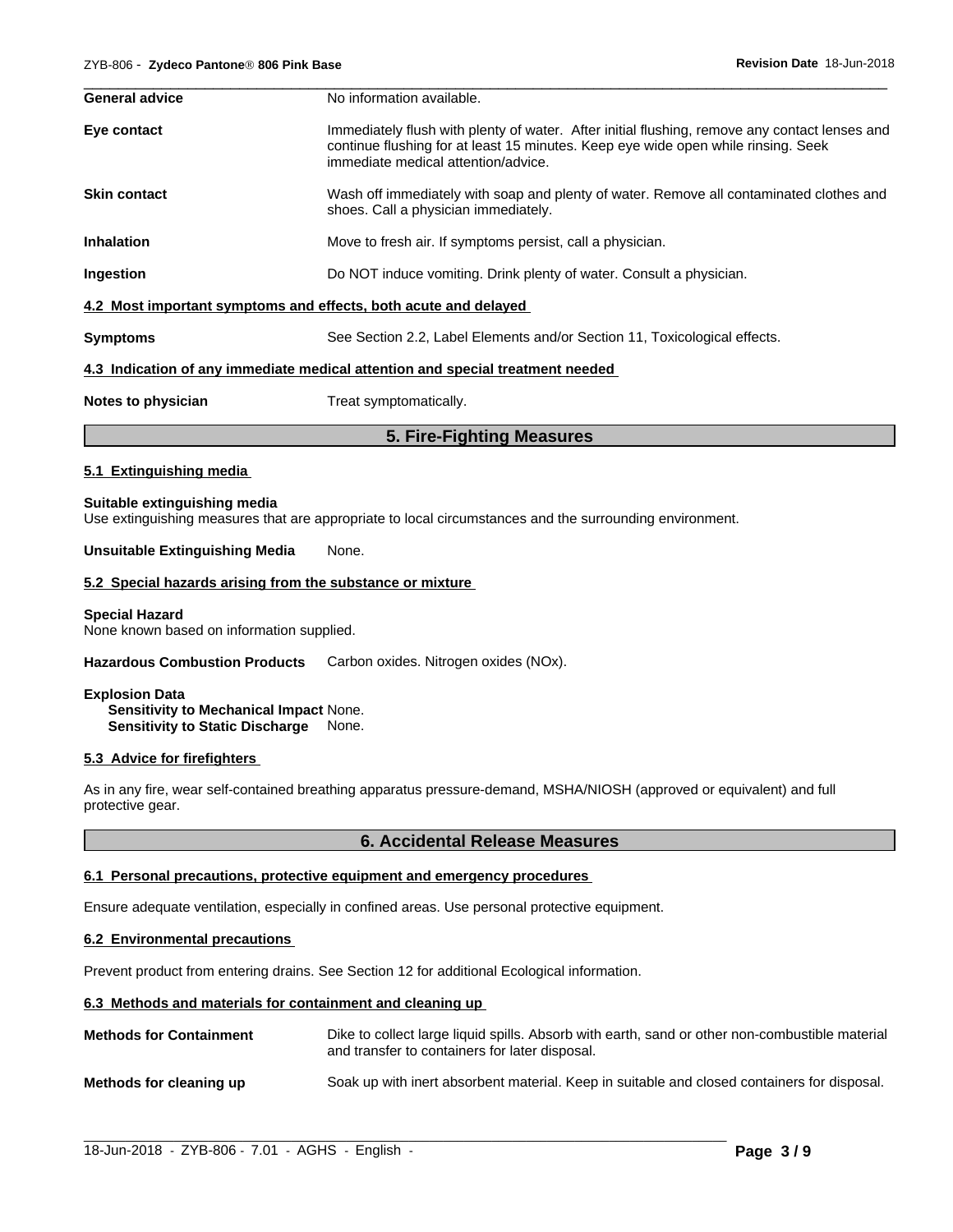| 7. Handling and storage                                                                                                                      |                                                                               |  |
|----------------------------------------------------------------------------------------------------------------------------------------------|-------------------------------------------------------------------------------|--|
| 7.1 Precautions for safe handling                                                                                                            |                                                                               |  |
| Advice on safe handling                                                                                                                      | Prevent contact with skin, eyes and clothing. Wash thoroughly after handling. |  |
| When using, do not eat, drink or smoke. Handle in accordance with good industrial hygiene<br><b>Hygiene measures</b><br>and safety practice. |                                                                               |  |
|                                                                                                                                              | 7.2 Conditions for safe storage, including any incompatibilities              |  |
| <b>Storage Conditions</b>                                                                                                                    | Keep at temperatures below .? °C. Protect from light.                         |  |
| <b>Materials to Avoid</b>                                                                                                                    | No materials to be especially mentioned.                                      |  |
|                                                                                                                                              |                                                                               |  |

 $\overline{\phantom{a}}$  ,  $\overline{\phantom{a}}$  ,  $\overline{\phantom{a}}$  ,  $\overline{\phantom{a}}$  ,  $\overline{\phantom{a}}$  ,  $\overline{\phantom{a}}$  ,  $\overline{\phantom{a}}$  ,  $\overline{\phantom{a}}$  ,  $\overline{\phantom{a}}$  ,  $\overline{\phantom{a}}$  ,  $\overline{\phantom{a}}$  ,  $\overline{\phantom{a}}$  ,  $\overline{\phantom{a}}$  ,  $\overline{\phantom{a}}$  ,  $\overline{\phantom{a}}$  ,  $\overline{\phantom{a}}$ 

# **8. Exposure controls/personal protection**

# **8.1 Exposure Guidelines**

| <b>Chemical Name</b> | <b>ACGIH TLV</b>        | <b>OSHA PEL</b>          | <b>British Columbia</b> | Alberta                 | Quebec                  | <b>Ontario TWAEV</b>    |
|----------------------|-------------------------|--------------------------|-------------------------|-------------------------|-------------------------|-------------------------|
| Talc                 | TWA: $2 \text{ mg/m}^3$ | TWA: 20 mppcf if $\vert$ | TWA: $2 \text{ mg/m}^3$ | TWA: $2 \text{ mg/m}^3$ | TWA: $3 \text{ mg/m}^3$ | TWA: $2 \text{ mg/m}^3$ |
| 14807-96-6           | particulate matter      | 1% Quartz or more,       |                         |                         |                         |                         |
|                      | containing no           | use Quartz limit         |                         |                         |                         |                         |
|                      | asbestos and <1%        |                          |                         |                         |                         |                         |
|                      | crystalline silica,     |                          |                         |                         |                         |                         |
|                      | respirable fraction I   |                          |                         |                         |                         |                         |

#### **8.2 Appropriate engineering controls**

| <b>Engineering Measures</b> | Showers              |
|-----------------------------|----------------------|
|                             | Eyewash stations     |
|                             | Ventilation systems. |

# **8.3 Individual protection measures, such as personal protective equipment**

| <b>Eve/Face Protection</b>    | Wear chemical-resistant glasses and/or goggles and a face shield when eye and face<br>contact is possible due to handling and processing of material. |
|-------------------------------|-------------------------------------------------------------------------------------------------------------------------------------------------------|
| Skin and body protection      | Wear chemical resistant footwear and clothing such as gloves, an apron or a whole body<br>suit as appropriate.                                        |
| <b>Respiratory protection</b> | . NIOSH/MSHA approved respiratory protection should be worn if exposure is anticipated.                                                               |
| <b>Hygiene measures</b>       | See section 7 for more information                                                                                                                    |

 $\_$  ,  $\_$  ,  $\_$  ,  $\_$  ,  $\_$  ,  $\_$  ,  $\_$  ,  $\_$  ,  $\_$  ,  $\_$  ,  $\_$  ,  $\_$  ,  $\_$  ,  $\_$  ,  $\_$  ,  $\_$  ,  $\_$  ,  $\_$  ,  $\_$  ,  $\_$  ,  $\_$  ,  $\_$  ,  $\_$  ,  $\_$  ,  $\_$  ,  $\_$  ,  $\_$  ,  $\_$  ,  $\_$  ,  $\_$  ,  $\_$  ,  $\_$  ,  $\_$  ,  $\_$  ,  $\_$  ,  $\_$  ,  $\_$  ,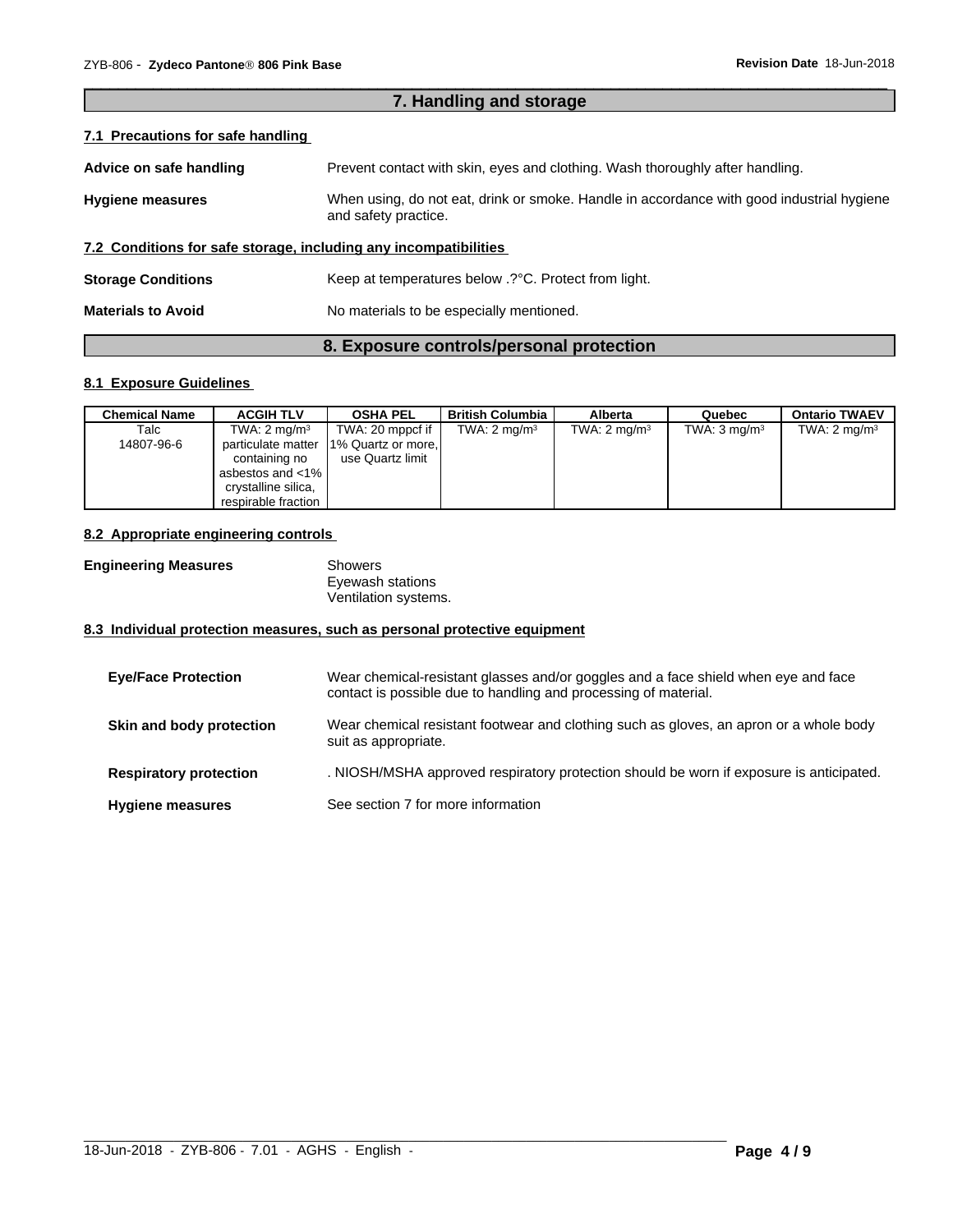# **9. Physical and chemical properties**

 $\overline{\phantom{a}}$  ,  $\overline{\phantom{a}}$  ,  $\overline{\phantom{a}}$  ,  $\overline{\phantom{a}}$  ,  $\overline{\phantom{a}}$  ,  $\overline{\phantom{a}}$  ,  $\overline{\phantom{a}}$  ,  $\overline{\phantom{a}}$  ,  $\overline{\phantom{a}}$  ,  $\overline{\phantom{a}}$  ,  $\overline{\phantom{a}}$  ,  $\overline{\phantom{a}}$  ,  $\overline{\phantom{a}}$  ,  $\overline{\phantom{a}}$  ,  $\overline{\phantom{a}}$  ,  $\overline{\phantom{a}}$ 

### **9.1 Information on basic physical and chemical properties**

| <b>Physical state</b>              | Liquid                 |                          |                          |
|------------------------------------|------------------------|--------------------------|--------------------------|
| Appearance                         | Liquid                 | Color                    | Pink                     |
| Odor                               | Acrylates              | <b>Odor Threshold</b>    | No information available |
|                                    |                        |                          |                          |
| <b>Property</b>                    | Values                 | Remarks • Methods        |                          |
| рH                                 |                        | No information available |                          |
| <b>Melting/freezing point</b>      |                        | No information available |                          |
| <b>Boiling point/boiling range</b> | > 94 °C / 201 °F       |                          |                          |
| <b>Flash Point</b>                 | $> 94$ °C $/ > 201$ °F |                          |                          |
| <b>Evaporation rate</b>            |                        | No information available |                          |
| Flammability (solid, gas)          |                        | No information available |                          |
| <b>Flammability Limits in Air</b>  |                        |                          |                          |
| upper flammability limit           |                        | No information available |                          |
| lower flammability limit           |                        | No information available |                          |
| Vapor pressure                     |                        | No information available |                          |
| Vapor density                      |                        | No information available |                          |
| <b>Specific Gravity</b>            | 1.18                   |                          |                          |
| <b>Water solubility</b>            | Insoluble in water     |                          |                          |
| Solubility in other solvents       |                        | No information available |                          |
| <b>Partition coefficient</b>       |                        | No information available |                          |
| <b>Autoignition temperature</b>    |                        | No information available |                          |
| <b>Decomposition temperature</b>   |                        | No information available |                          |
| <b>Viscosity, kinematic</b>        |                        | No information available |                          |
| Viscosity, dynamic                 |                        | No information available |                          |
| <b>Explosive properties</b>        |                        | No information available |                          |
| <b>Oxidizing Properties</b>        |                        | No information available |                          |
| 9.2 Other information              |                        |                          |                          |

#### **Volatile organic compounds (VOC)** 12 g/L **content**

# **10. Stability and Reactivity**

#### **10.1 Reactivity**

No data available

#### **10.2 Chemical stability**

Stable

#### **10.3 Possibility of hazardous reactions**

None under normal processing.

#### **10.4 Conditions to Avoid**

Heat (temperatures above flash point), sparks, ignition points, flames, static electricity.

#### **10.5 Incompatible Materials**

None known based on information supplied.

#### **10.6 Hazardous Decomposition Products**

None known based on information supplied.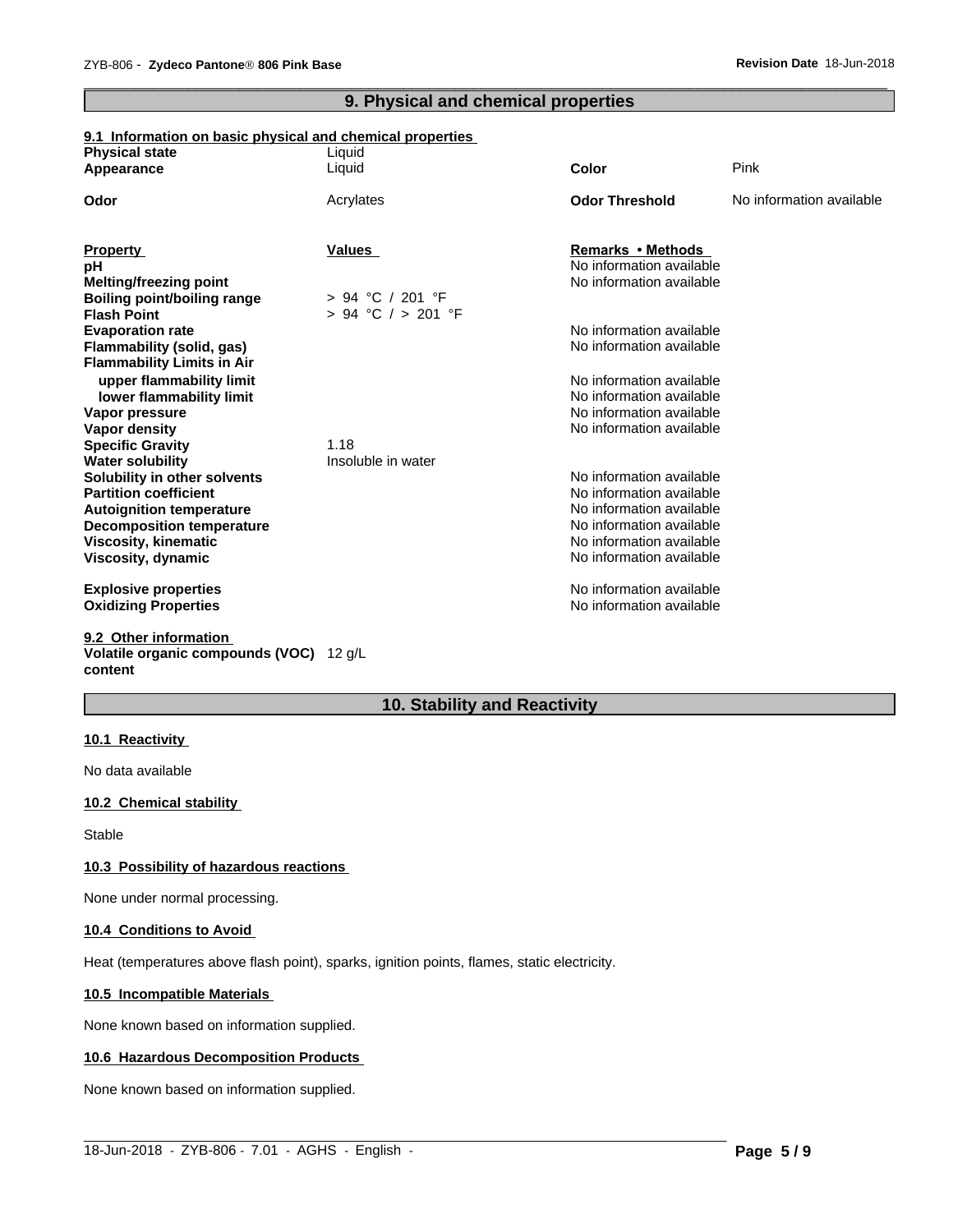# **11. Toxicological information**

 $\overline{\phantom{a}}$  ,  $\overline{\phantom{a}}$  ,  $\overline{\phantom{a}}$  ,  $\overline{\phantom{a}}$  ,  $\overline{\phantom{a}}$  ,  $\overline{\phantom{a}}$  ,  $\overline{\phantom{a}}$  ,  $\overline{\phantom{a}}$  ,  $\overline{\phantom{a}}$  ,  $\overline{\phantom{a}}$  ,  $\overline{\phantom{a}}$  ,  $\overline{\phantom{a}}$  ,  $\overline{\phantom{a}}$  ,  $\overline{\phantom{a}}$  ,  $\overline{\phantom{a}}$  ,  $\overline{\phantom{a}}$ 

#### **11.1 Acute toxicity**

#### **Numerical measures of toxicity: Product Information**

#### **The following values are calculated based on chapter 3.1 of the GHS document**

| Unknown Acute Toxicity  | $\langle$ 1% of the mixture consists of ingredient(s) of unknown toxicity |
|-------------------------|---------------------------------------------------------------------------|
| Oral LD50               | 12,672.00 mg/kg                                                           |
| <b>LC50 (Dust/Mist)</b> | $2.60$ mg/l                                                               |

#### **Numerical measures of toxicity: Component Information**

| <b>Chemical Name</b>                                         | LD50 Oral        | <b>LD50 Dermal</b>       | <b>LC50 Inhalation</b> |
|--------------------------------------------------------------|------------------|--------------------------|------------------------|
| Tripropylene glycol diacrylate<br>42978-66-5                 | 3000 mg/kg (Rat) | (Rabbit)<br>$> 2$ g/kg ( |                        |
| C.I. Basic Violet 11:1<br>(tetrachlorozincate)<br>73398-89-7 | 220 mg/kg (Rat)  |                          | $0.83$ mg/l (4 hour)   |
| C.I. Basic Red 1:1<br>3068-39-1                              | 449 mg/kg (Rat)  | 2,500 mg/kg (Rat)        | $0.05$ mg/l (4 hours)  |

#### **11.2 Information on toxicologicaleffects**

#### **Skin corrosion/irritation**

Product Information

• Causes burns

• Repeated or prolonged skin contact may cause skin irritation and/or dermatitis and sensitization of susceptible persons

 $\_$  ,  $\_$  ,  $\_$  ,  $\_$  ,  $\_$  ,  $\_$  ,  $\_$  ,  $\_$  ,  $\_$  ,  $\_$  ,  $\_$  ,  $\_$  ,  $\_$  ,  $\_$  ,  $\_$  ,  $\_$  ,  $\_$  ,  $\_$  ,  $\_$  ,  $\_$  ,  $\_$  ,  $\_$  ,  $\_$  ,  $\_$  ,  $\_$  ,  $\_$  ,  $\_$  ,  $\_$  ,  $\_$  ,  $\_$  ,  $\_$  ,  $\_$  ,  $\_$  ,  $\_$  ,  $\_$  ,  $\_$  ,  $\_$  ,

Component Information

• No information available

#### **Serious eye damage/eye irritation**

**Product Information** 

• Causes serious eye damage

Component Information

• No information available

#### **Respiratory or skin sensitization**

Product Information

• May cause sensitization of susceptible persons

• May be harmful if inhaled

Component Information

• No information available

#### **Germ cell mutagenicity**

Product Information

• No information available

Component Information

• No information available

# **Carcinogenicity**

Product Information

• Contains no ingredient listed as a carcinogen

Component Information

• No information available

#### **Reproductive toxicity**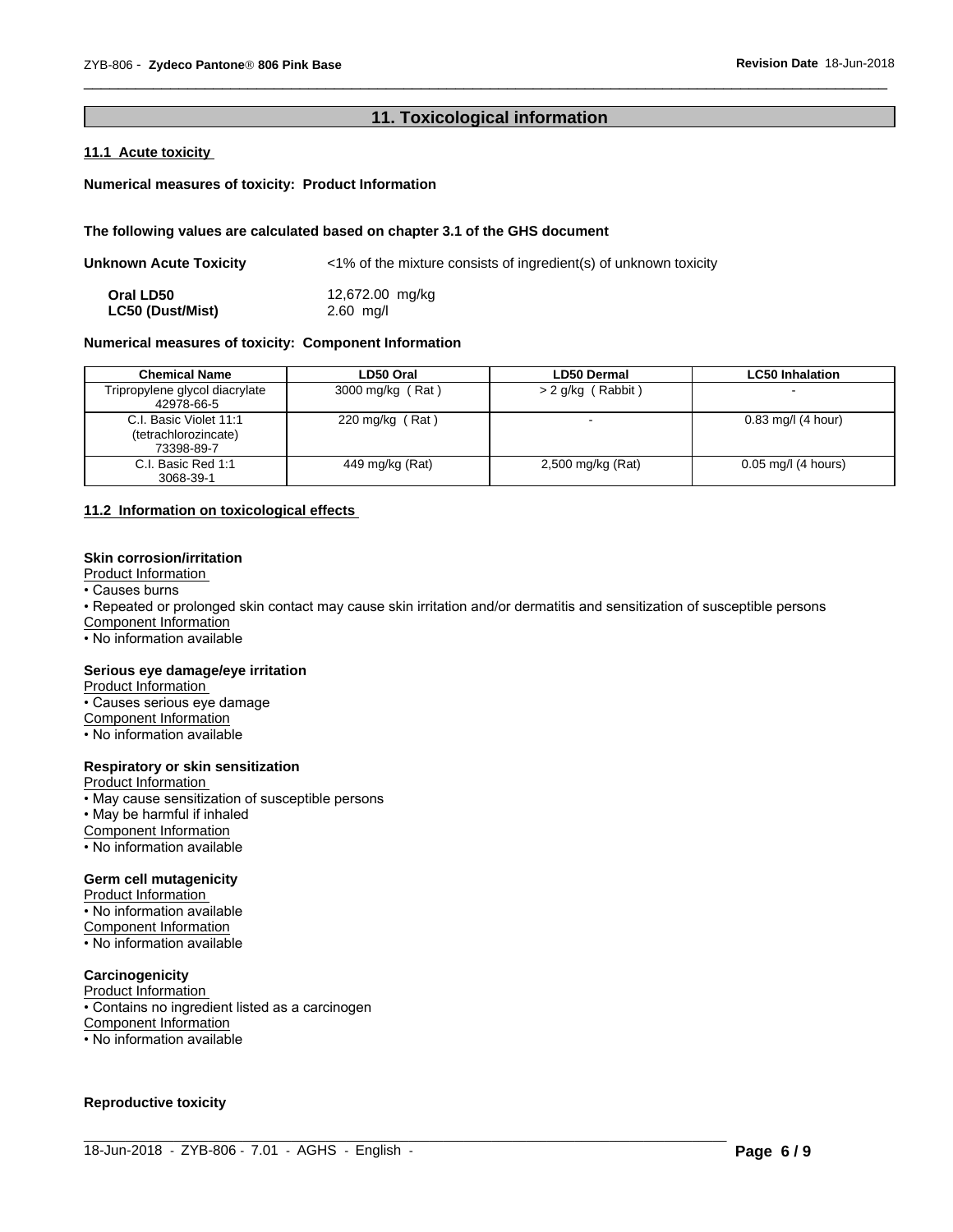Product Information • No information available Component Information • No information available

#### **STOT - single exposure** No information available

**STOT - repeated exposure** No information available

#### **Other adverse effects**

Product Information • No information available Component Information  $\cdot$  No information available

# **Aspiration hazard**

Product Information • No information available Component Information • No information available

# **12. Ecological information**

 $\overline{\phantom{a}}$  ,  $\overline{\phantom{a}}$  ,  $\overline{\phantom{a}}$  ,  $\overline{\phantom{a}}$  ,  $\overline{\phantom{a}}$  ,  $\overline{\phantom{a}}$  ,  $\overline{\phantom{a}}$  ,  $\overline{\phantom{a}}$  ,  $\overline{\phantom{a}}$  ,  $\overline{\phantom{a}}$  ,  $\overline{\phantom{a}}$  ,  $\overline{\phantom{a}}$  ,  $\overline{\phantom{a}}$  ,  $\overline{\phantom{a}}$  ,  $\overline{\phantom{a}}$  ,  $\overline{\phantom{a}}$ 

#### **12.1 Toxicity**

**Ecotoxicity No information available** 

 $<$  1 % of the mixture consists of components(s) of unknown hazards to the aquatic environment

#### **Ecotoxicity effects**

| <b>Chemical Name</b>           | <b>Toxicity to algae</b> | <b>Toxicity to fish</b>          | Toxicity to daphnia and other<br>aquatic invertebrates |
|--------------------------------|--------------------------|----------------------------------|--------------------------------------------------------|
|                                |                          |                                  |                                                        |
| Tripropylene glycol diacrylate | EC50: 72 h Desmodesmus   |                                  | EC50: 48 h Daphnia magna 88.7                          |
| 42978-66-5                     | subspicatus 28 mg/L      |                                  | ma/L                                                   |
| Talc                           | $\overline{\phantom{a}}$ | LC50: 96 h Brachydanio rerio 100 |                                                        |
| 14807-96-6                     |                          | a/L semi-static                  |                                                        |

#### **12.2 Persistence and degradability**

No information available.

#### **12.3 Bioaccumulative potential**

Discharge into the environment must be avoided

| <b>Chemical Name</b>           | Pow<br>loq    |
|--------------------------------|---------------|
| Tripropylene glycol diacrylate | --<br><u></u> |
| 42978-66-5<br>479              |               |

#### **12.4 Mobility in soil**

No information available.

#### **12.5 Other adverse effects**

No information available

# **13. Disposal Considerations**

 $\_$  ,  $\_$  ,  $\_$  ,  $\_$  ,  $\_$  ,  $\_$  ,  $\_$  ,  $\_$  ,  $\_$  ,  $\_$  ,  $\_$  ,  $\_$  ,  $\_$  ,  $\_$  ,  $\_$  ,  $\_$  ,  $\_$  ,  $\_$  ,  $\_$  ,  $\_$  ,  $\_$  ,  $\_$  ,  $\_$  ,  $\_$  ,  $\_$  ,  $\_$  ,  $\_$  ,  $\_$  ,  $\_$  ,  $\_$  ,  $\_$  ,  $\_$  ,  $\_$  ,  $\_$  ,  $\_$  ,  $\_$  ,  $\_$  ,

#### **13.1 Waste treatment methods**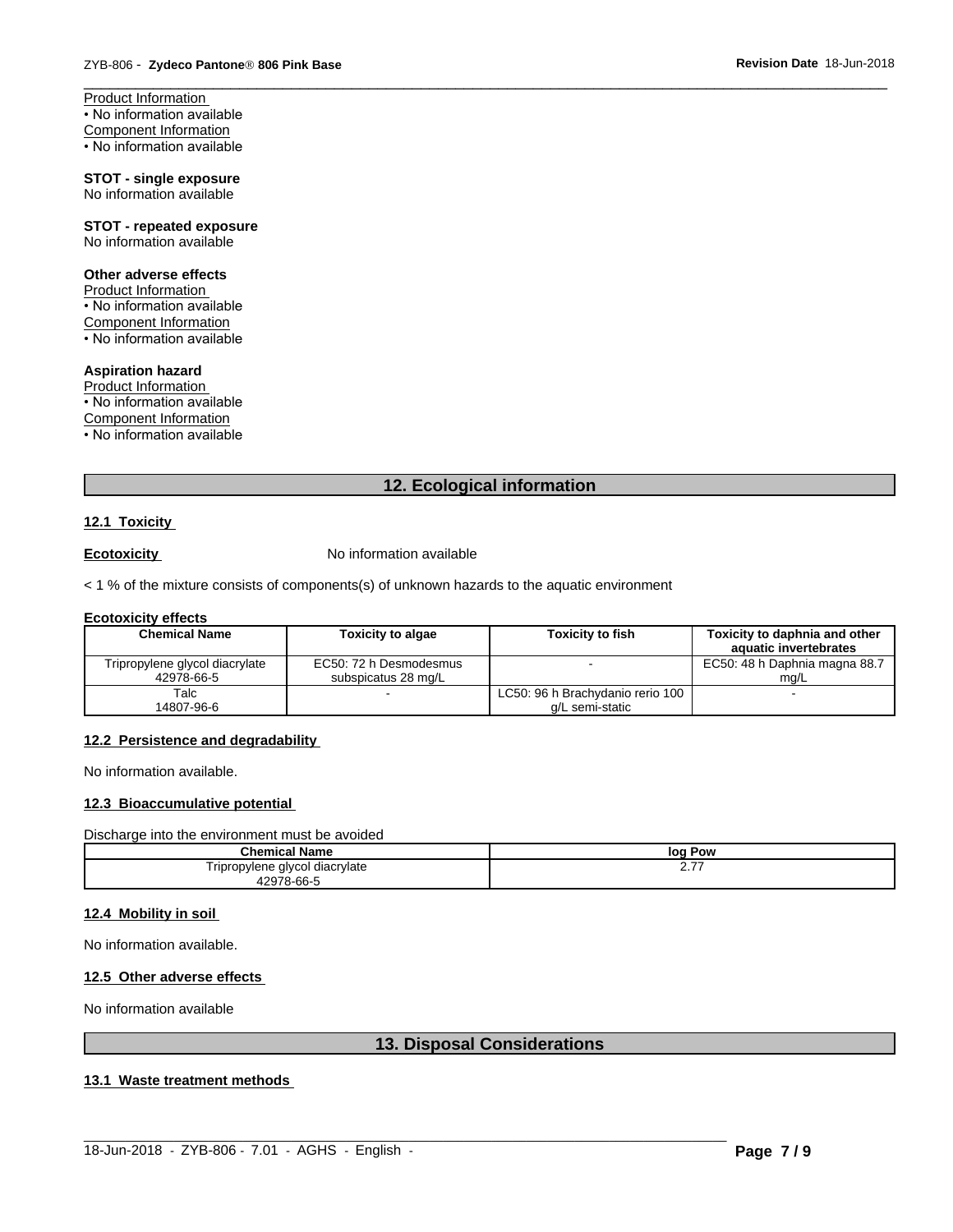Dispose of in accordance with federal, state, and local regulations.

# **14. Transport Information**

 $\overline{\phantom{a}}$  ,  $\overline{\phantom{a}}$  ,  $\overline{\phantom{a}}$  ,  $\overline{\phantom{a}}$  ,  $\overline{\phantom{a}}$  ,  $\overline{\phantom{a}}$  ,  $\overline{\phantom{a}}$  ,  $\overline{\phantom{a}}$  ,  $\overline{\phantom{a}}$  ,  $\overline{\phantom{a}}$  ,  $\overline{\phantom{a}}$  ,  $\overline{\phantom{a}}$  ,  $\overline{\phantom{a}}$  ,  $\overline{\phantom{a}}$  ,  $\overline{\phantom{a}}$  ,  $\overline{\phantom{a}}$ 

| <b>DOT</b>              | Not regulated                                                                                              |
|-------------------------|------------------------------------------------------------------------------------------------------------|
| <b>MEX</b>              | Not known                                                                                                  |
| <b>IMDG</b>             |                                                                                                            |
| Proper shipping name    | UN3082, Environmentally Hazardous Substance, Liquid, n.o.s., (Tripropylene glycol<br>diacrylate), 9, PGIII |
| <b>Hazard class</b>     | 9                                                                                                          |
| UN                      | UN3082                                                                                                     |
| <b>Packing Group</b>    | <b>PGIII</b>                                                                                               |
| <b>Marine pollutant</b> | Yes                                                                                                        |
| <b>IATA</b>             |                                                                                                            |
| <b>UN</b>               | <b>UN3082</b>                                                                                              |
| Proper shipping name    | UN3082, Environmentally Hazardous Substance, Liquid, n.o.s. (Tripropylene glycol<br>diacrylate), 9, PGIII  |
| <b>Hazard class</b>     | 9                                                                                                          |
| <b>Packing Group</b>    | <b>PGIII</b>                                                                                               |

#### **15. Regulatory information**

#### **15.1 International Inventories**

| <b>TSCA</b>          | Complies                 |
|----------------------|--------------------------|
| <b>DSL</b>           | $\overline{\phantom{0}}$ |
| <b>EINECS/ELINCS</b> | -                        |
| <b>ENCS</b>          |                          |
| <b>IECSC</b>         |                          |
| <b>KECL</b>          | -                        |
| <b>PICCS</b>         |                          |
| <b>AICS</b>          |                          |
| <b>NZIoC</b>         | -                        |

 **TSCA** - United States Toxic Substances Control Act Section 8(b) Inventory

 **DSL** - Canadian Domestic Substances List

 **EINECS/ELINCS** - European Inventory of Existing Chemical Substances/European List of Notified Chemical Substances

 **PICCS** - Philippines Inventory of Chemicals and Chemical Substances

 **ENCS** - Japan Existing and New Chemical Substances

 **IECSC** - China Inventory of Existing Chemical Substances

 **KECL** - Korean Existing and Evaluated Chemical Substances

 **PICCS** - Philippines Inventory of Chemicals and Chemical Substances

 **AICS** - Australian Inventory of Chemical Substances

 **NZIoC** - New Zealand Inventory of Chemicals

#### **15.2 U.S. Federal Regulations**

#### **SARA 313**

Section 313 of Title III of the Superfund Amendments and Reauthorization Act of 1986 (SARA). This product contains a chemical or chemicals which are subject to the reporting requirements of the Act and Title 40 of the Code of Federal Regulations, Part 372:

| <b>Chemical Name</b>                                                            | <b>SARA 313</b><br>Threshold Values % | Weight-% |
|---------------------------------------------------------------------------------|---------------------------------------|----------|
| $\sim$ uəlü Violet 1114 $^{\prime\prime}$<br>Basic<br>(tetrachlorozincate)<br>◡ | . ن                                   |          |
| 73398-89-7                                                                      |                                       |          |

 $\_$  ,  $\_$  ,  $\_$  ,  $\_$  ,  $\_$  ,  $\_$  ,  $\_$  ,  $\_$  ,  $\_$  ,  $\_$  ,  $\_$  ,  $\_$  ,  $\_$  ,  $\_$  ,  $\_$  ,  $\_$  ,  $\_$  ,  $\_$  ,  $\_$  ,  $\_$  ,  $\_$  ,  $\_$  ,  $\_$  ,  $\_$  ,  $\_$  ,  $\_$  ,  $\_$  ,  $\_$  ,  $\_$  ,  $\_$  ,  $\_$  ,  $\_$  ,  $\_$  ,  $\_$  ,  $\_$  ,  $\_$  ,  $\_$  ,

#### **15.3 Pesticide Information**